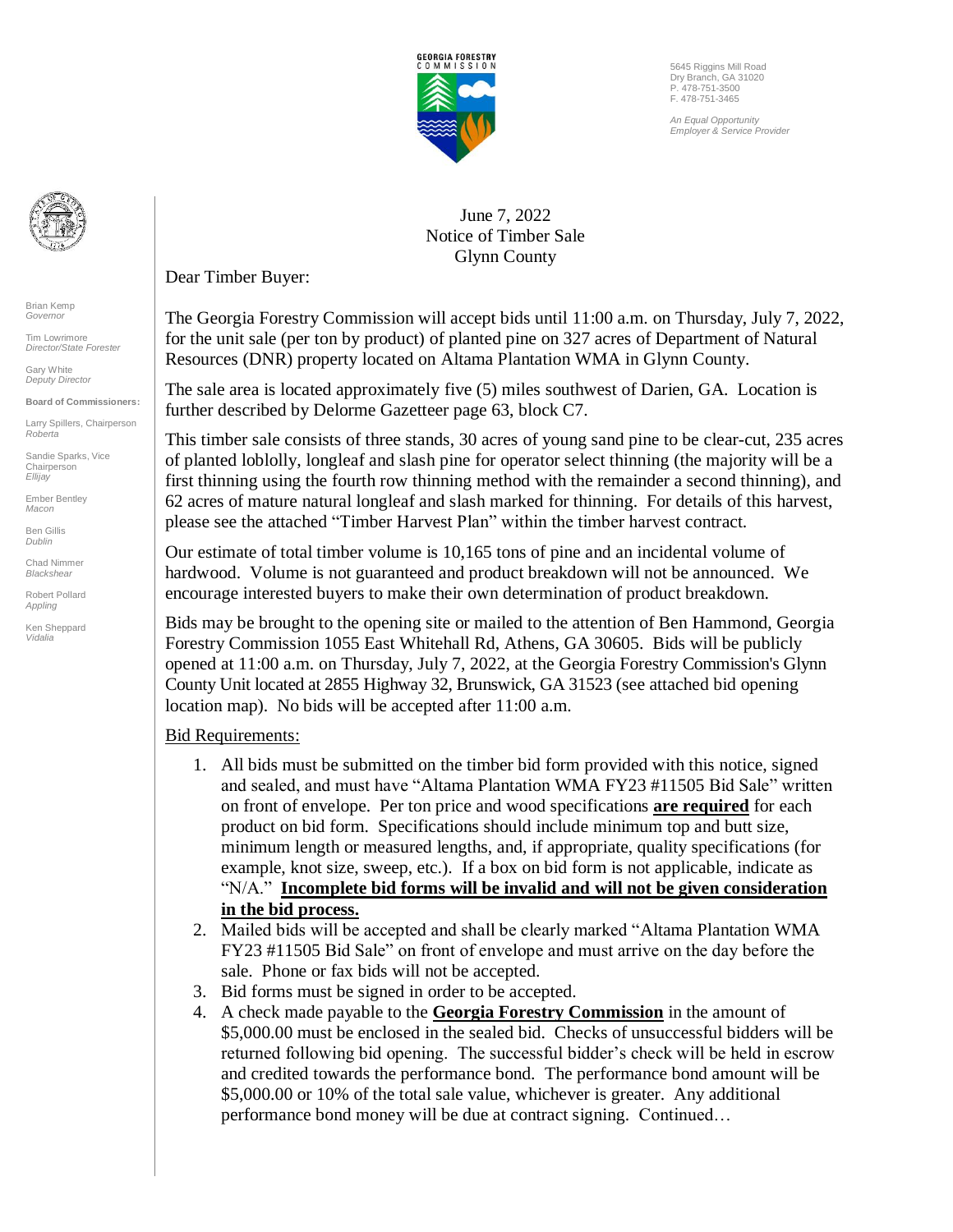A sample contract, bid form and maps of sale area are included with this timber sale notice. Also attached is the "Timber Harvest Inspection" form to be used by a GA DNR representative when making periodic inspections of harvesting operations. Buyer will be required to use access easement through an adjoining landowner and sign an Access Easement Agreement with the landowner; Access Easement Agreement follows this bid letter. **Notice: Be sure to read through the "Timber Harvest Contract." Contract signing and receipt of advance payment**  will occur no later than thirty (30) days after bid opening. Additional road work that may be required must be approved by GA DNR and will be buyer's responsibility. For questions regarding the bid process contact Ben Hammond, GFC, at 706-612-3729. For questions specific to the sale area contact Matt Payne, GA DNR, at 404-276-1247.

#### **The Georgia Forestry Commission reserves the right to reject any and all bids.**

Sincerely, **Ben Hammond** Ben Hammond, RF Staff Forester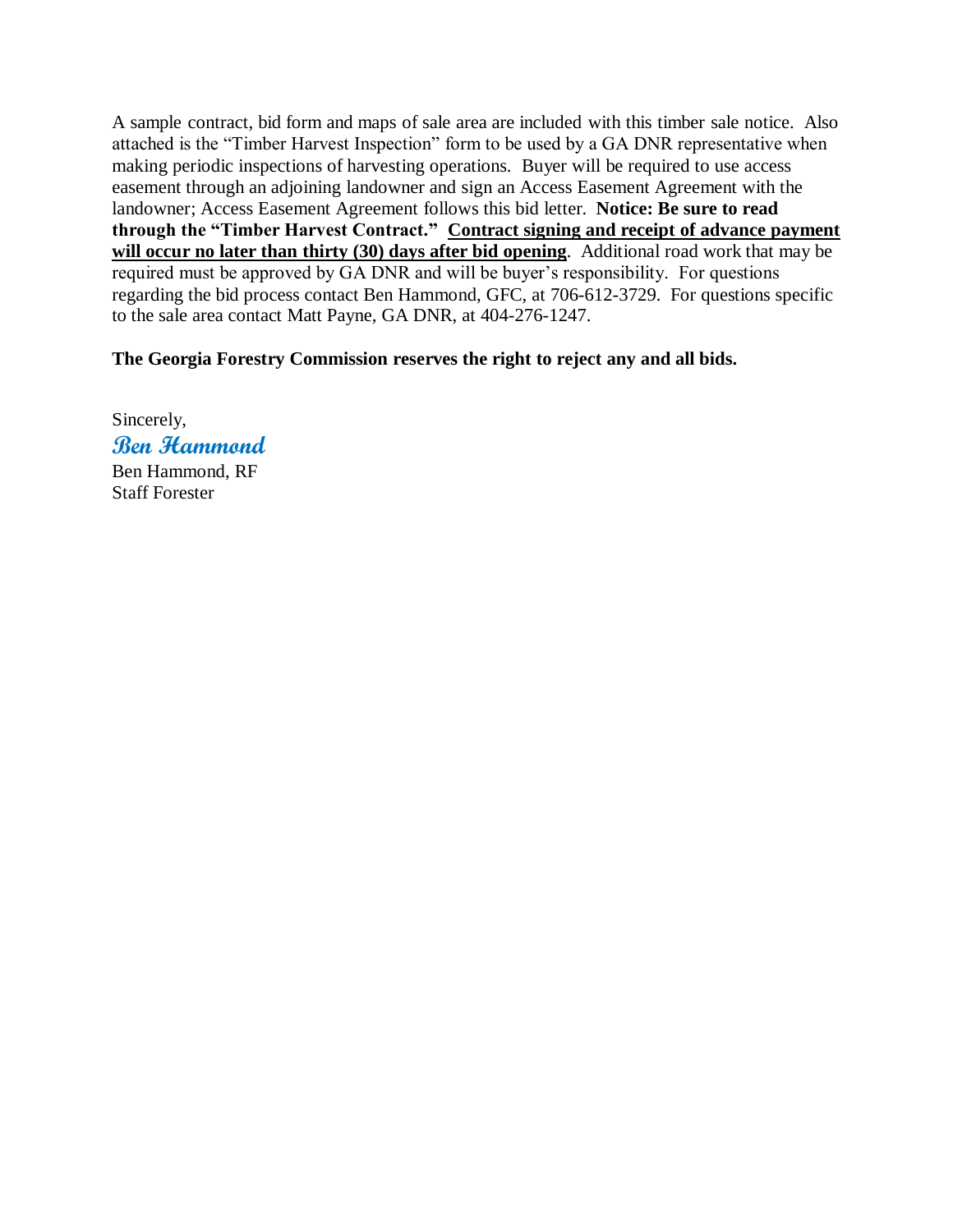**STATE OF GEORGIA )**

**COUNTY OF CHATHAM )**

#### **ACCESS EASEMENT AGREEEMENT**

**THIS ACCESS EASEMENT AGREEMENT** ("**Agreement**"), is made and entered into this \_\_\_\_\_\_ day of \_\_\_\_\_\_\_\_\_\_, 2022 by and between **THE NORTH AMERICAN LAND TRUST** ("Grantor"), and  $($ "Grantee").

#### **WITNESSETH**

**WHEREAS**, Grantor is the owner of certain real property in Chatham County, Georgia being designated as Hammersmith Landing and Indigo Sound Conservation Easements, such property being shown in Exhibit "A" attached hereto; and

**WHEREAS**, Grantee is seeking permission for ingress and egress to access and to extract timber from the adjacent property, owned by The State of Georgia, Department of Natural Resources, and wishes to utilize the properties shown in Exhibit "A" owned by the Grantee; and **WHEREAS**, the Grantor has agreed to allow Grantee to utilize existing woods roads and to construct new woods roads. The Grantee has agreed to construct certain road improvements and utilize existing roads as in areas shown in Exhibit "B" attached,

**NOW, THEREFORE**, the parties hereto mutually agree as follows:

**)**

- 1) The roads to be utilized and constructed should follow the approximate route shown on the map (Exhibit "B"). Deviations from this route must be requested in writing and approved in writing by the Grantor and the Georgia Department of Natural Resources.
- 2) The dates in which road construction will be conducted must be requested in writing and approved in writing by the Grantor and relayed to the Georgia Department of Natural Resources.
- 3) A gate will be installed at the Georgia Highway 99 access point and at the intersection of the utilized woods road and the property line of the Georgia Department of Natural Resources. The gates will be constructed following the specifications found in Exhibit "C". Gates will be closed and locked when the roads are not in use.
- 4) All road construction and improvements must conform to Georgia's Best Management Practices for Forestry, Section 3.0 (available at [https://gatrees.org/wp](https://gatrees.org/wp-content/uploads/2020/02/BMP-Manual-2019-Web.pdf)[content/uploads/2020/02/BMP-Manual-2019-Web.pdf\)](https://gatrees.org/wp-content/uploads/2020/02/BMP-Manual-2019-Web.pdf).
	- a. For newly constructed road segments, Grantee may clear brush and fell timber within the 20 foot road right-of-way for construction, operation and maintenance of a road. Prior to cutting or removal of any timber from the road right-of-way the Grantee shall pay the Grantor the total value of the timber. The price to be paid will equal that of the contracted timber sale with DNR.
	- b. All roads must be constructed with the crown and ditch technique.
	- c. All newly constructed roads cannot be wider than 20 feet from ditch edge to ditch edge.
	- d. All roads will be graveled with gravel size number fifty-seven.
	- e. All roads will be retired with a seed mixture that must be approved by DNR and the Grantor.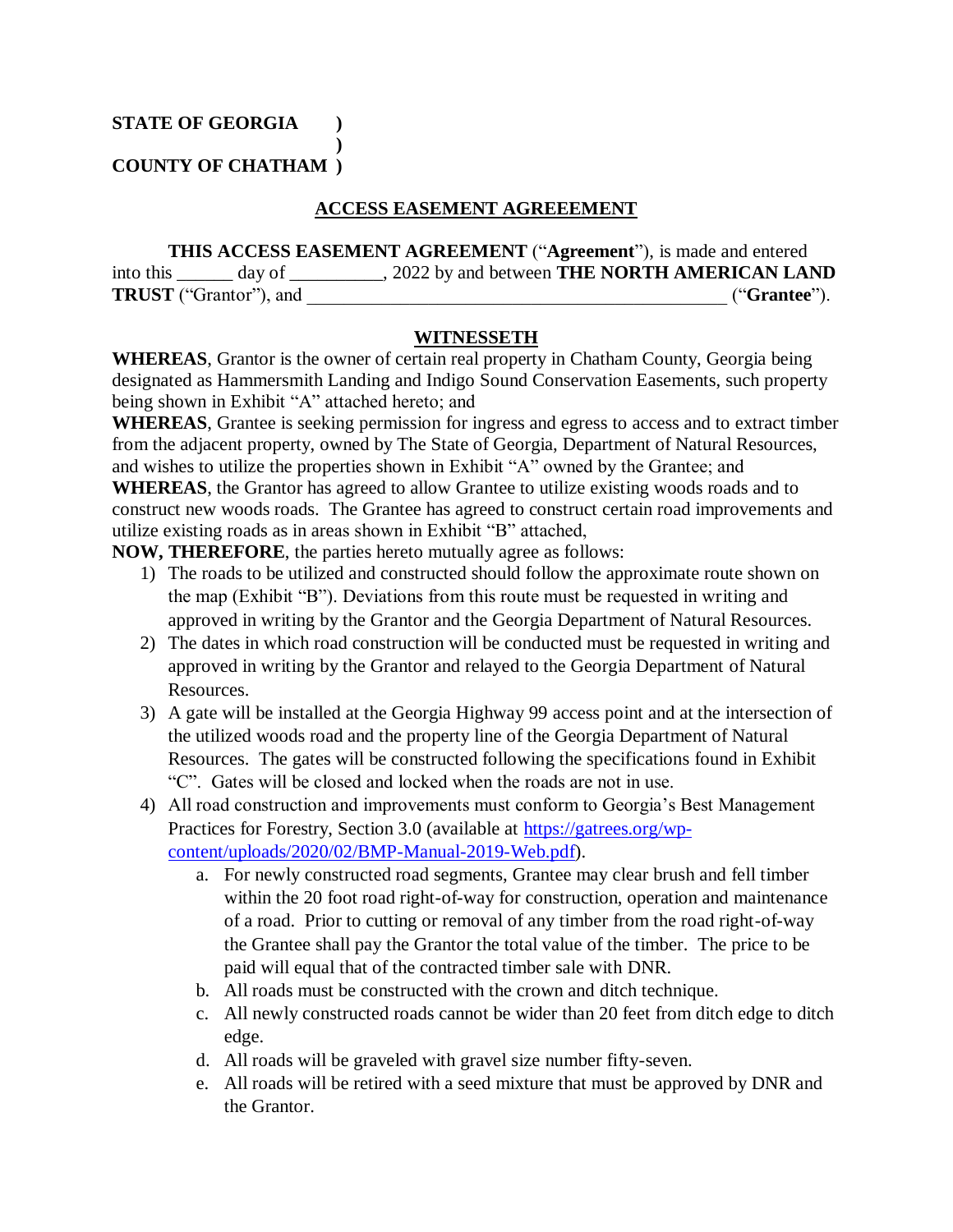- f. The roads will be kept in good condition and passable at all times. Grantor or DNR may suspend the use of roads during periods, when in its judgement, use would cause excessive damage to the roads.
- g. With any fill dirt utilized for road construction, or other materials brought in from off site, reasonable care should be taken to ensure they are free of hazardous materials, noxious weed seeds, or other contaminates that would adversely affect the property.
- h. Newly installed culverts, if needed, shall be sized according to the standard for permanent culverts as outlined in Section 3.5 of the Georgia's Best Management Practices for Forestry Manual listed above. All newly installed culverts will be at a minimum 14 gauge in thickness and must be constructed of either Galvanized Steel, Galvanized Aluminum or Bituminous Coated Steel.
- 5) Newly installed culverts, if needed, shall be sized according to the standard for permanent culverts as outlined in Section 3.5 of the Georgia's Best Management Practices for Forestry Manual listed above. All newly installed culverts will be at a minimum 14 gauge in thickness and must be constructed of either Galvanized Steel, Galvanized Aluminum or Bituminous Coated Steel.
- 6) The access road entrance onto Georgia Highway 99 must conform to the applicable Georgia Department of Transportation standards for road ingress and egress.
- 7) No equipment, log trucks or trailers will be parked on said roads. Roads must remain free and clear at all times.
- 8) All costs associated with this agreement are the responsibility of the Grantee.
- 9) This Agreement shall terminate, when in writing, the Grantor informs the Grantee of such termination.
- 10) When constructing or using any road under the authority of this Agreement, Grantee shall hold harmless Grantor and its employees from every claim, cost, damage, or expense of any kind or nature arising or growing out of any negligent or wrongful act or omission of Grantee, its employees or agents.
- 11) Grantee agrees to comply with all applicable laws while on property of Grantee, including protected species laws. Grantee will consult with Georgia DNR personnel regarding avoidance of a local bald eagle nest.
- 12) Grantee agrees to voluntarily assume all risk of personal injury or property damage. Grantor shall not be held responsible or liable to Grantee for any injury or damage to person or property which may occur while on the property of Grantor, or as a result of activities taking place on the property of Grantor.
- 13) Grantee will not make any claim or institute any suit or action against Grantor, its employees, agents, or assigns, and shall indemnify Grantor and hold it harmless against any loss or damage from any claim arising out of damage to real or personal property arising out of activities associated with this agreement. Grantee further agree to indemnify Grantor against any third party claim for injury to persons or property which may arise out of, or be in any way caused by, activities associated with this agreement.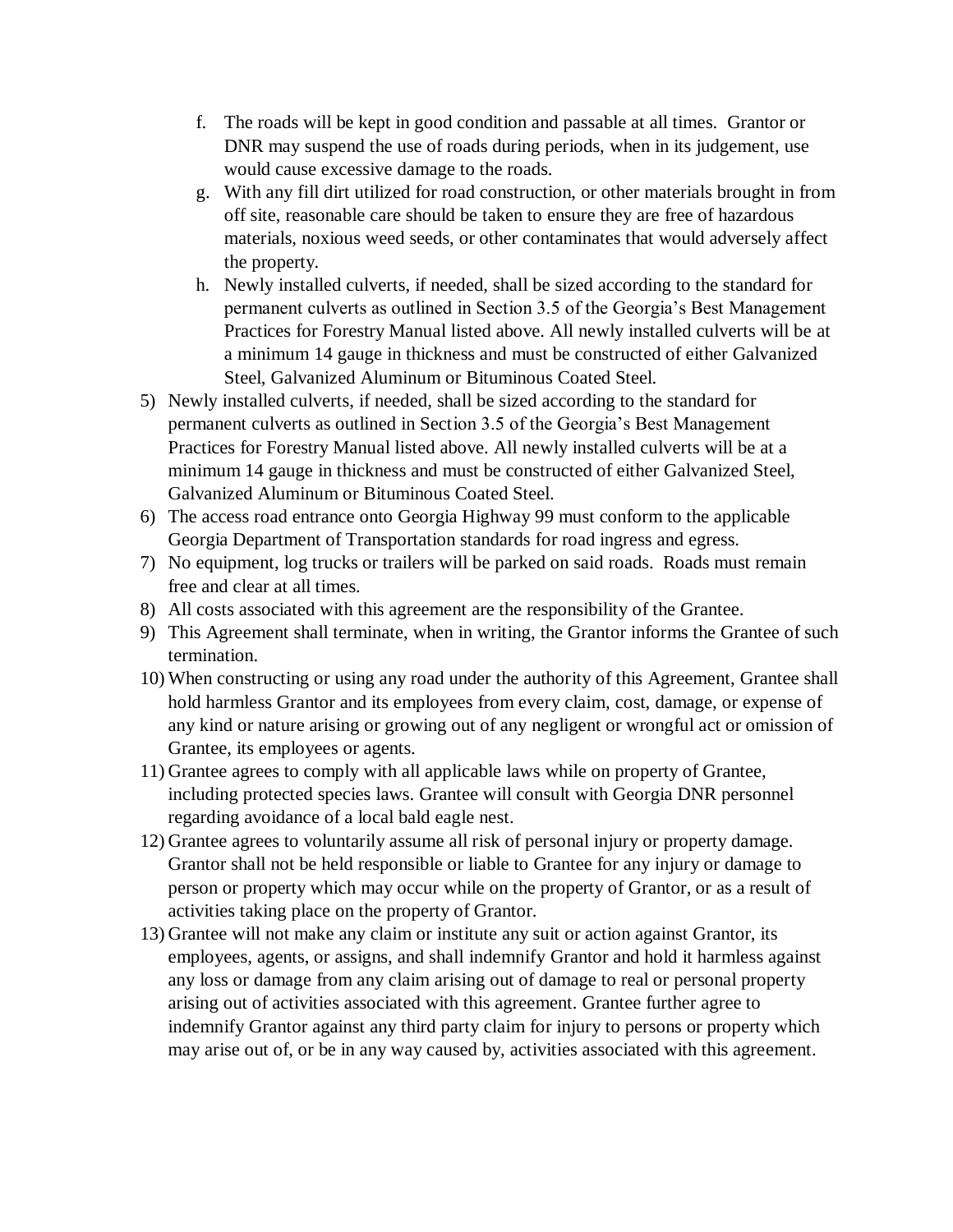**IN WITNESS WHEREOF**, both parties have caused this Access Easement Agreement to be executed as of the day and year written above.

### **GRANTOR**

North American Land Trust

| Name:      |  |
|------------|--|
| Title:     |  |
| Date:      |  |
| Signature: |  |

#### **GRANTEE**

| XXXXXXXXXXXXX |  |  |
|---------------|--|--|
| Name:         |  |  |
| Title:        |  |  |
| Date:         |  |  |
| Signature:    |  |  |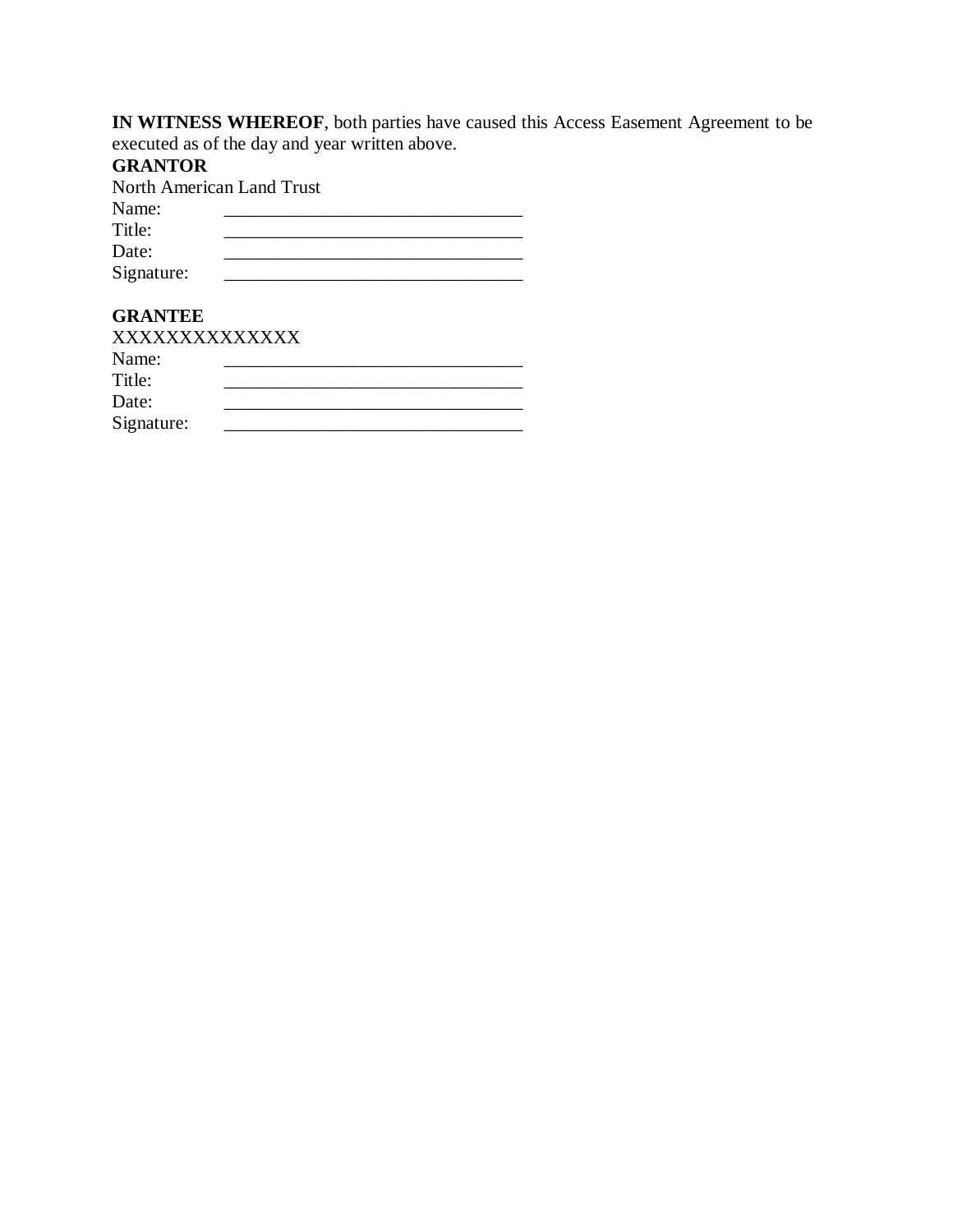Altama Plantation FY23 #11505 Timber Sale Bid Opening Location Map July 7, 2022 @ 11 AM

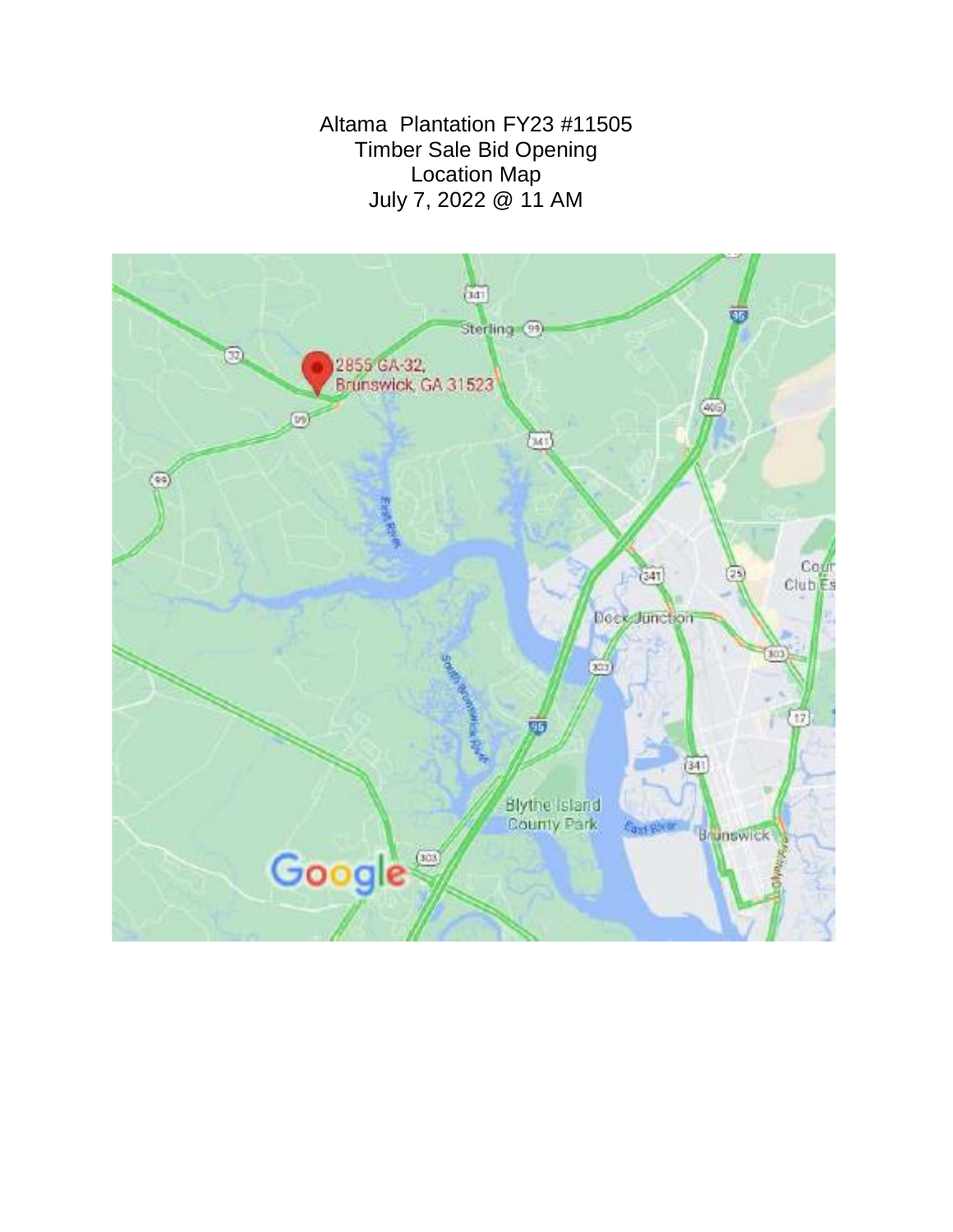#### **GEORGIA FORESTRY COMMISSION - TIMBER BID FORM Altama Plantation WMA FY23 Sale ID# 11505**

| <b>COMPANY NAME:</b>           | FED. ID $\#$ OR S.S. $\#$ : |
|--------------------------------|-----------------------------|
| <b>COMPANY REPRESENTATIVE:</b> | TELEPHONE #:                |
| <b>ADDRESS:</b>                |                             |

| Products          | Price Per Ton | Minimum Top Size | Minimum Butt Size | Min. or Meas. Length | <b>Quality Specs.</b> |
|-------------------|---------------|------------------|-------------------|----------------------|-----------------------|
| Pine pulpwood     |               |                  |                   |                      |                       |
| Pine top wood     |               |                  |                   |                      |                       |
| Pine chip & saw   |               |                  |                   |                      |                       |
| Pine saw timber   |               |                  |                   |                      |                       |
| Pine poles        |               |                  |                   |                      |                       |
| Hardwood pulpwood |               |                  |                   |                      |                       |

I understand that this is a unit (per ton per product) timber sale. Per ton price and wood specifications have been entered for each product listed on this bid form. In order to validate this bid, a bid deposit in the form of a \$5,000.00 check, made payable to the Georgia Forestry Commission, is included. Checks of unsuccessful bidders will be returned. Successful bidder's check will be held in escrow and credited towards the performance bond.

#### **THE GEORGIA FORESTRY COMMISSION RESERVES THE RIGHT TO REJECT ANY AND ALL BIDS.**

| ۰.<br>۰. |  |
|----------|--|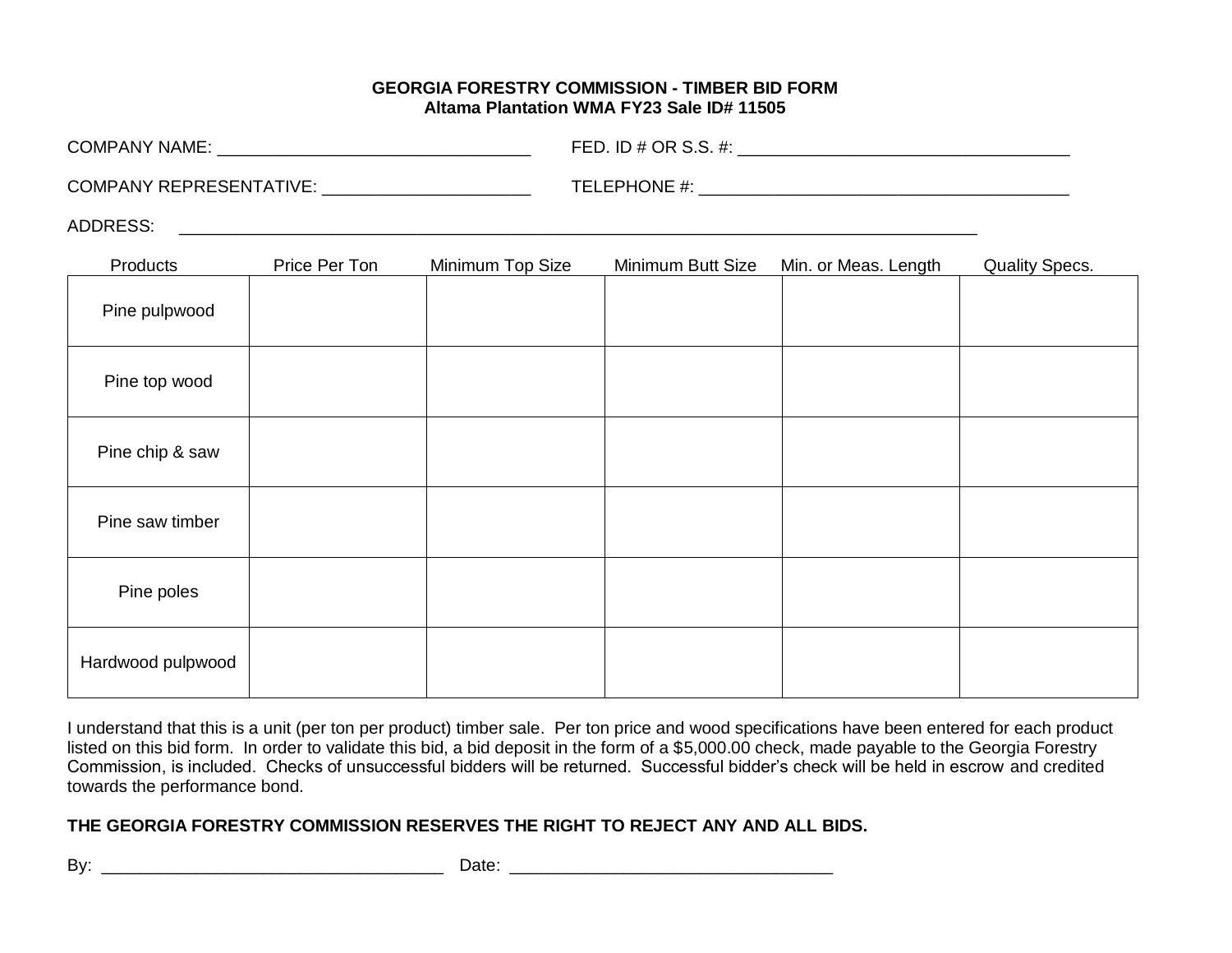#### **GEORGIA DEPARTMENT OF NATURAL RESOURCES TIMBER HARVEST CONTRACT FOR STATE OWNED LANDS ALTAMA PLANTATION WMA FY23 THINNING & CLEAR-CUT Sale ID# 11505**

**STATE OF GEORGIA COUNTY OF Glynn**

This **TIMBER HARVEST CONTRACT (the "CONTRACT")** is made and entered into by

and between the **GEORGIA DEPARTMENT OF NATURAL RESOURCES**, 2065 U.S. Highway

278 SE, Social Circle, GA 30025, hereinafter referred to as the **"SELLER"** and

**of of** *D D D D D D D D D D D D D D D D D D D D D D D D D D D D D D D D D D D*

as the "**BUYER**".

#### WITNESSETH:

ARTICLE I. Obligations of the SELLER:

- 1. SELLER agrees to sell to the BUYER all those forest products to be harvested as defined here, and hereby represents and warrants it has good and unencumbered title to such timber:
	- a) Location and Description of Sale Area The timber sale area, approximately 327 acres, is located approximately twelve (12) miles north of Brunswick, Georgia on Altama Plantation WMA. The timber sale area consists of 235 acres of operator select first thinning and second thinning, 62 acres of marked thinning and 30 acres of clear-cut. The specific site is designated on the attached maps as Exhibits "B", "C" & "D", which are incorporated herein by reference and made part of this CONTRACT and which are herein collectively referred to as the "PROPERTY".
	- b) Timber shall be harvested according to "Timber Harvest Specifications" below.
- 2. SELLER agrees to allow the BUYER ingress and egress across and upon the PROPERTY for the purpose of carrying out forest products harvesting identified in this CONTRACT.
- 3. SELLER shall in no way assume any responsibility for damage to equipment belonging to the BUYER or injury to persons employed by the BUYER or his/her agent; said responsibility being totally assumed by the BUYER.
- 4. The parties agree that the recommendations relating to forest products harvesting known as BEST MANAGEMENT PRACTICES ("BMPs") and referenced in the Georgia Forestry Commission (GFC) publication "Georgia's Best Management Practices for Forestry" and in the publication "Best Management Practices for Forested Wetland in Georgia" are binding upon and will be adhered to by the BUYER in accomplishing any and all forest products harvesting identified by this CONTRACT.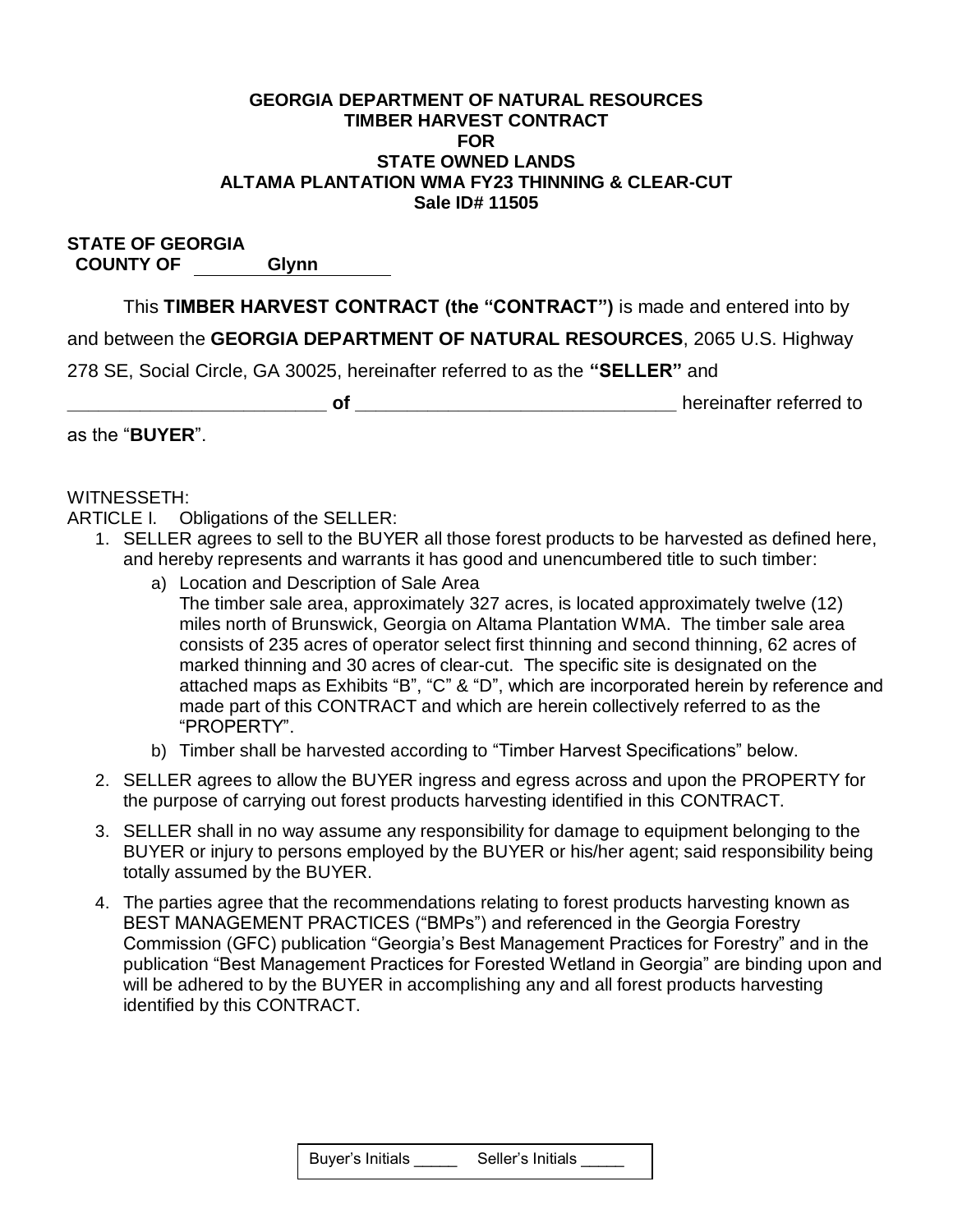ARTICLE II. Obligations of the BUYER:

1. Agrees to pay the SELLER at the rate of

\$ per ton for pine pulp wood (wood specs: \_\_ inch minimum top, \_\_ inch minimum butt, feet minimum length)

\$\_\_\_ per ton for pine top wood (wood specs: \_\_ inch minimum top, \_\_ inch minimum butt, \_\_ feet minimum length)

\$ per ton for pine chip & saw (wood specs: \_\_ inch minimum top, \_\_ inch minimum butt, feet minimum length)

\$\_\_\_ per ton for pine saw timber (wood specs: \_\_ inch minimum top, \_\_ inch minimum butt, \_\_ feet minimum length)

\$\_\_\_ per ton for pine poles (wood specs: \_\_ inch minimum top, \_\_ inch minimum butt, \_\_ feet minimum length)

\$\_\_\_ per ton for hardwood pulp wood (wood specs: \_\_ inch minimum top, \_\_ inch minimum butt, feet minimum length)

for the forest products designated for harvesting in ARTICLE I of this CONTRACT. Payment for forest products shall be made by the BUYER to the **Georgia Forestry Commission** as follows: **\$\_\_\_\_\_\_\_**, 50% of the estimated total sale price, (the "ADVANCE"), based on the BUYER's bid for the volumes and products offered in ARTICLE I, is to be paid at the time of CONTRACT execution. The parties agree that this payment is nonrefundable except under the following circumstances:

- 1) If the estimated volume of timber's, as described in ARTICLE I, value does not equal or exceed the 50% payment made by the BUYER to the SELLER, the difference between the value of the timber cut and removed, based upon scale tickets delivered to SELLER, and the 50% payment shall be refunded to the BUYER by the SELLER.
- 2) If a material breach by the SELLER prevents BUYER from harvesting and removing timber valued less than the 50% payment made by the BUYER to the SELLER, the difference between the value of the timber cut and removed, based upon scale tickets delivered to SELLER, and the 50% payment shall be refunded to the BUYER by the SELLER.

Following harvest equivalent to the initial 50% payment, the remainder will be due at the time of harvest on a per-unit basis. Payment is to be made to: The **Georgia Forestry Commission** and mailed, along with a cutting report and sales record recapping the timber types, weights and payment classifications, to GA-DNR WRD Forest Management Unit, 2065 US HWY 278 SE, Social Circle, GA 30025, Attn: Chris Roberts. **Reference sale ID# 11505 on all checks.** The per-unit payments will be made weekly, unless otherwise authorized by the SELLER, and must arrive no later than twenty (20) days after the end of each week that timber is delivered to market.

2. Agrees to pay the SELLER a performance bond equal to **\$\_\_\_\_\_\_\_\_** (ten percent (10%) of the estimated total sale price or \$5,000.00, whichever is greater) upon the execution of this CONTRACT. The performance bond will be returned to the BUYER less any damages as determined by the terms within this CONTRACT. The SELLER shall have up to sixty (60) days from the termination of this CONTRACT to inspect the property and account to the BUYER for any balance due it from said bond.

| Buyer's Initials | Seller's Initials |
|------------------|-------------------|
|------------------|-------------------|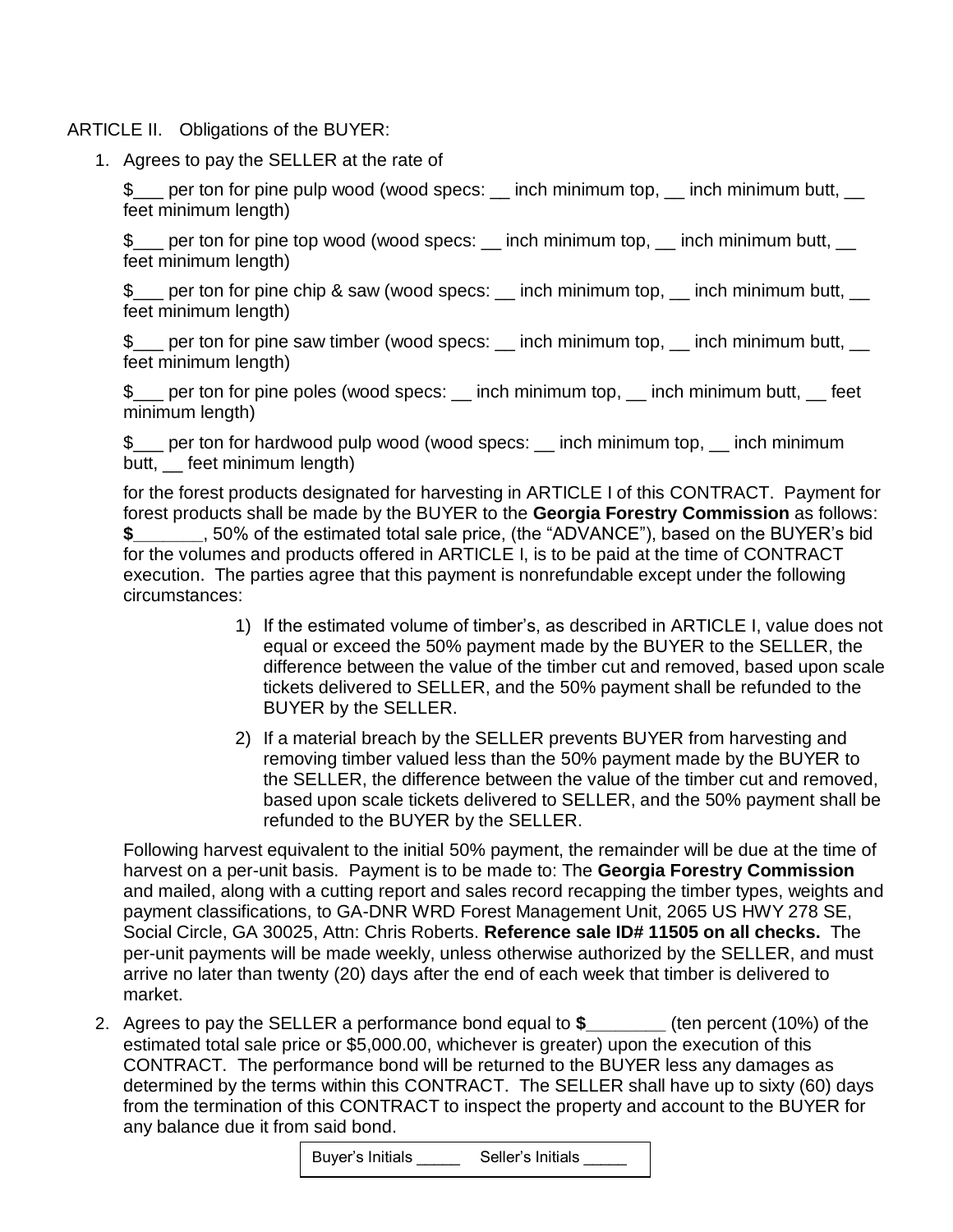- 3. Agrees to harvest the entire sale area per within twenty-four (24) months of execution of this CONTRACT (the "CONTRACT PERIOD") unless wet weather prevents/delays harvest. If harvesting operations are delayed or suspended due to weather conditions, as determined by the SELLER, time lost will be added to the CONTRACT PERIOD. In the event the BUYER is unable to harvest within the CONTRACT PERIOD, as it may be extended by agreement or weather conditions, the BUYER will forfeit the performance bond.
- 4. Will prior to the execution of this CONTRACT, provide to the SELLER and GFC proof of Worker's Compensation insurance coverage for all his/her employees and/or his/her agent's employees who will be performing work and General Liability insurance with limits of one million dollars/two million dollar aggregate; such coverage to be maintained throughout the CONTRACT PERIOD.
- 5. Will access PROPOERTY through adjoining landowner, sign access agreement with landowner and hold SELLER harmless from any legal actions or disputes that may arise.
- 6. Will repair to original condition or pay for cost of replacement, any damage caused by the BUYER, to fences, roads or other improvements of the SELLER.
- 7. Will reimburse the SELLER for all costs borne by the SELLER and GFC in suppressing any wildfires or cost of wildfire damages incurred or caused by the BUYER or his/her agent upon lands subject to this CONTRACT.
- 8. Will indemnify, release, and hold the SELLER, the STATE OF GEORGIA, its various other units of government, its instrumentalities, and all officers, employees, and agents of the foregoing, harmless from and against all liabilities, damages, costs, expenses (including all attorney's fees and expenses incurred by them), causes of action, suits, demands, judgments, and claims of any nature whatsoever, arising from, by reason of or in connection with the operations hereunder; provided, however, no indemnitee shall be indemnified for the results of that indemnitee's sole negligence or, in the case of multiple negligence, for the share caused by the indemnitee's negligence.
- 9. Will remove all garbage, used lubricant, fuel, fluids and their containers daily, as a result of the BUYER's work involving this CONTRACT.

#### ARTICLE III. THE PARTIES MUTUALLY AGREE:

- 1. The following work specifications are applicable and will be adhered to by the BUYER unless changes are approved by the SELLER.
	- Timber Harvest Specifications
	- a. Standing trees will become the property of the BUYER once they are severed from the stump and appropriate compensation will be paid by the BUYER according to the terms of this CONTRACT.
	- b. For detailed timber harvest specifications see Exhibit "A," Timber Harvest Plan.
	- c. Pine stumps shall be no more than six (6) inches above the original ground level or immediately above any butt swell, whichever is higher. Hardwood stumps shall be no more than eight (8) inches above the original ground level or immediately above any butt swell, whichever is higher.
	- d. Any merchantable pulpwood, logs or other forest products cut by the BUYER but not hauled off within four (4) weeks thereafter shall be scaled by the SELLER while observed by a representative of the BUYER and the BUYER shall be charged at the rate of one and one quarter (1.25) times the rate reflected in Article 2, condition 1, and charged against the performance bond described in Article 2, condition 2. In addition to the afore mentioned penalty, if this wood is still merchantable, the BUYER shall deliver it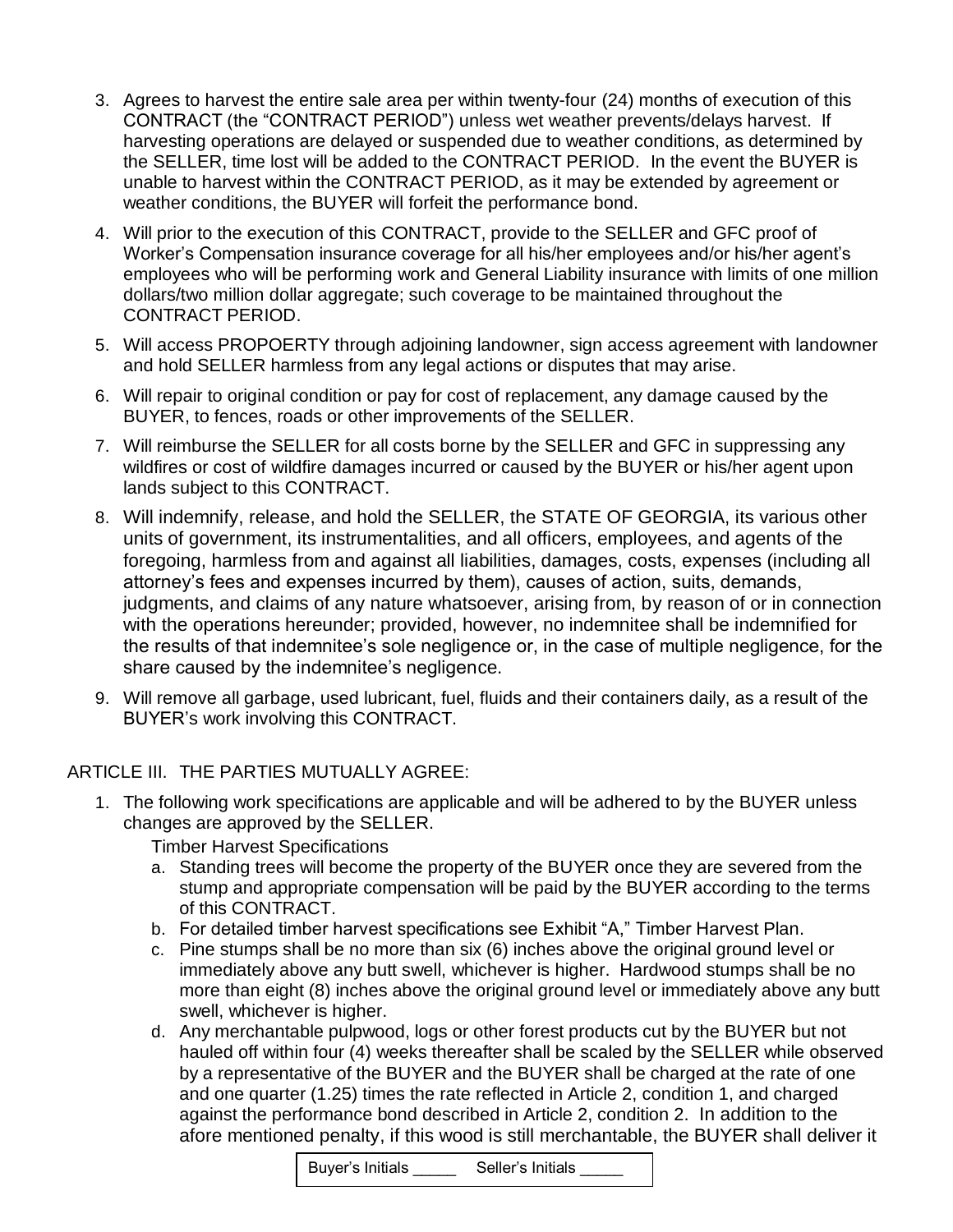to market and shall pay the SELLER based on the product category declared by the receiving mill and at the rates reflected in Article 2, condition 1.

- e. Excessive damage to residual trees will be compensated for by the BUYER. The BUYER shall be charged at the rate of three (3) times the rates reflected in Article 2, condition 1, and charged against the performance bond described in Article 2, condition 2. Excessive damage will be determined by the SELLER.
- 2. Wood Flow Accounting Procedures The SELLER will provide the BUYER with load tickets which will operate as a security device and record for the timber cut under this CONTRACT. These load tickets will be subsequently numbered documents in multiple part forms. The BUYER will be responsible for completing the pertinent information on the form for each load, attaching one part (section 3) of the load ticket to the load of timber at the loading site, and depositing another part of the ticket (section 2) into a lock box at the site provided for by the SELLER. Section 1 of the load ticket will be kept in the ticket book by the BUYER. The BUYER shall have the loads weighed across any state certified or forest products industry scale, with the scale weight recorded on a written scale ticket. The BUYER shall attach (section 4) of the load ticket to the corresponding scale ticket for each week's deliveries, with a cutting report and sales record recapping the timber types, weights and payment classifications and shall be mailed on a weekly basis to GA-DNR WRD Forest Management Unit 2065 US HWY 278 SE, Social Circle, GA 30025, Attn: Chris Roberts. Spot checks will be made by the SELLER or DNR in the field to make sure trailers are tagged properly. If the BUYER fails to produce load tickets and scale tickets that correspond to all load tickets used and deposited in the lock box, the BUYER shall pay the SELLER for each missing ticket at the rate of 24 tons of the highest value product in Article I. Any load tickets issued to the BUYER which are unused at completion of the sale must be returned to the SELLER. The BUYER is responsible for load tickets **\_\_\_\_\_\_\_ - \_\_\_\_\_\_\_**.
- 3. If either party fails to cure any material breach (including, without limitation, failure to make a payment when due) within 30 days after written notice, the other party may suspend performance or terminate the Agreement and exercise any other legal rights or remedies.
- 4. The SELLER and GFC reserves the right to perform periodic inspections to determine whether or not the terms of this CONTRACT are being achieved and to suspend operation when weather conditions may result in damage to the site, until conditions improve. Timber Harvest Inspection form is attached as Exhibit "E."
- 5. The CONTRACT shall terminate when the BUYER receives a release of escrow letter from SELLER stating timber harvest activities are satisfactorily completed or twenty-four (24) months from CONTRACT date, whichever first occurs, unless the CONTRACT is extended due to weather or the parties agree to an extension of time for removal of forest products covered under this CONTRACT.
- 6. No oral statement by any person shall be allowed to modify or change any written portion of this CONTRACT.
- 7. Any designated forest products, harvested or un-harvested, which remain on the sale area at the date this CONTRACT terminates, remain the property of the SELLER.
- 8. This CONTRACT shall not be assigned by the BUYER in whole or in part without the written consent of the SELLER. The SELLER shall approve, in writing, any new Buyer to the CONTRACT or any Buyer that is not named as the BUYER to this CONTRACT.
- 9. The parties agree that this CONTRACT is subject to the authority of the Georgia Forestry Commission, pursuant to O.C.G.A 12-6-6, to manage State forest lands and to oversee the sale of timber and other forest products grown on such lands.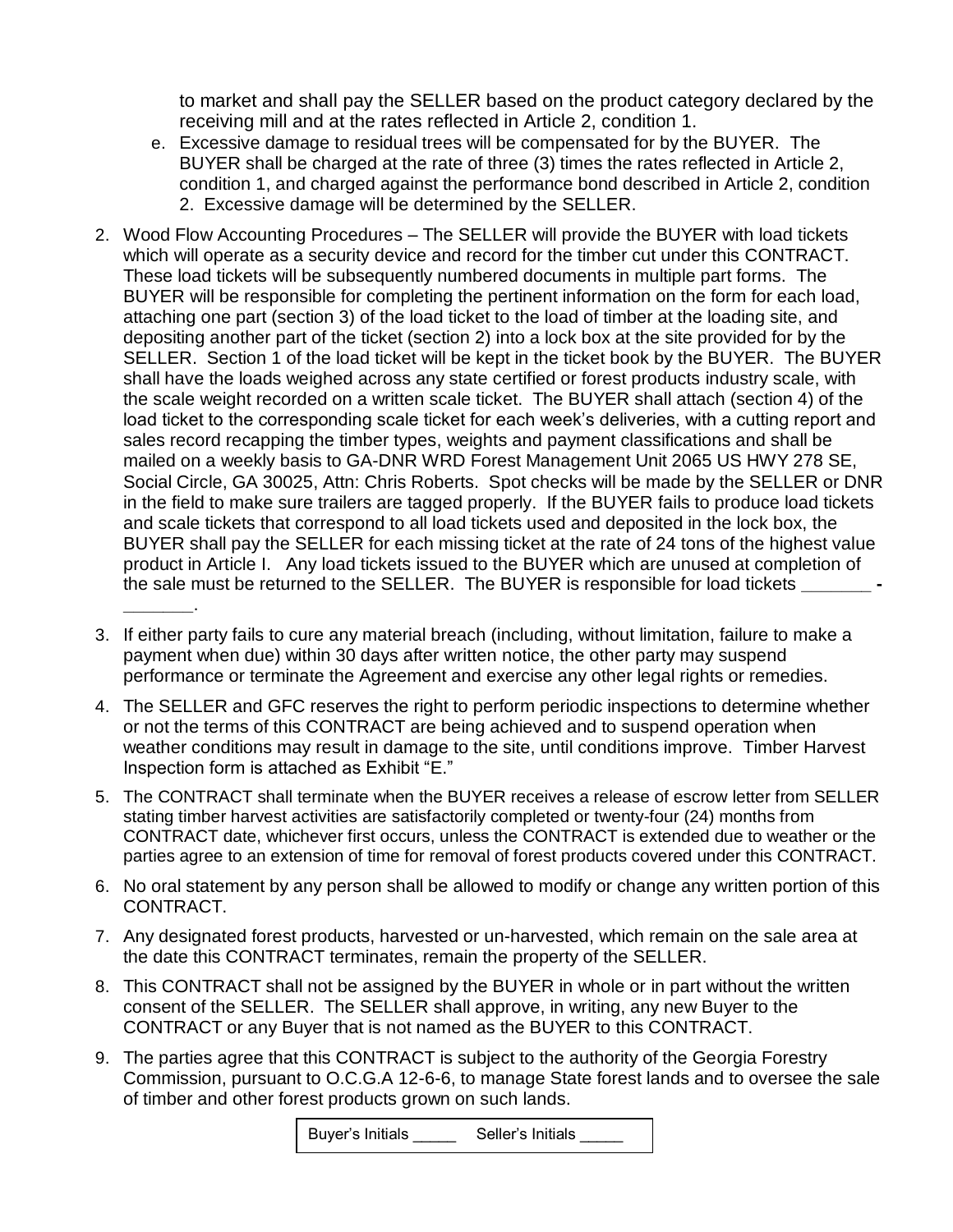10. This CONTRACT shall be governed by and construed under the laws of the State of Georgia. The Superior Court of Fulton County shall have exclusive jurisdiction over any and all actions, suits, or other proceedings instituted to enforce the CONTRACT unless SELLER, in writing, decides that a different court has jurisdiction.

| IN WITNESS WHEREOF, the parties have affixed signatures this | dav of |
|--------------------------------------------------------------|--------|
| 2022.                                                        |        |
|                                                              |        |

| WITNESS: _______________________________ | BUYER: __________________________________ |
|------------------------------------------|-------------------------------------------|
|                                          |                                           |
| WITNESS: ______________________________  | SELLER: _____________________________     |
|                                          | DATE:                                     |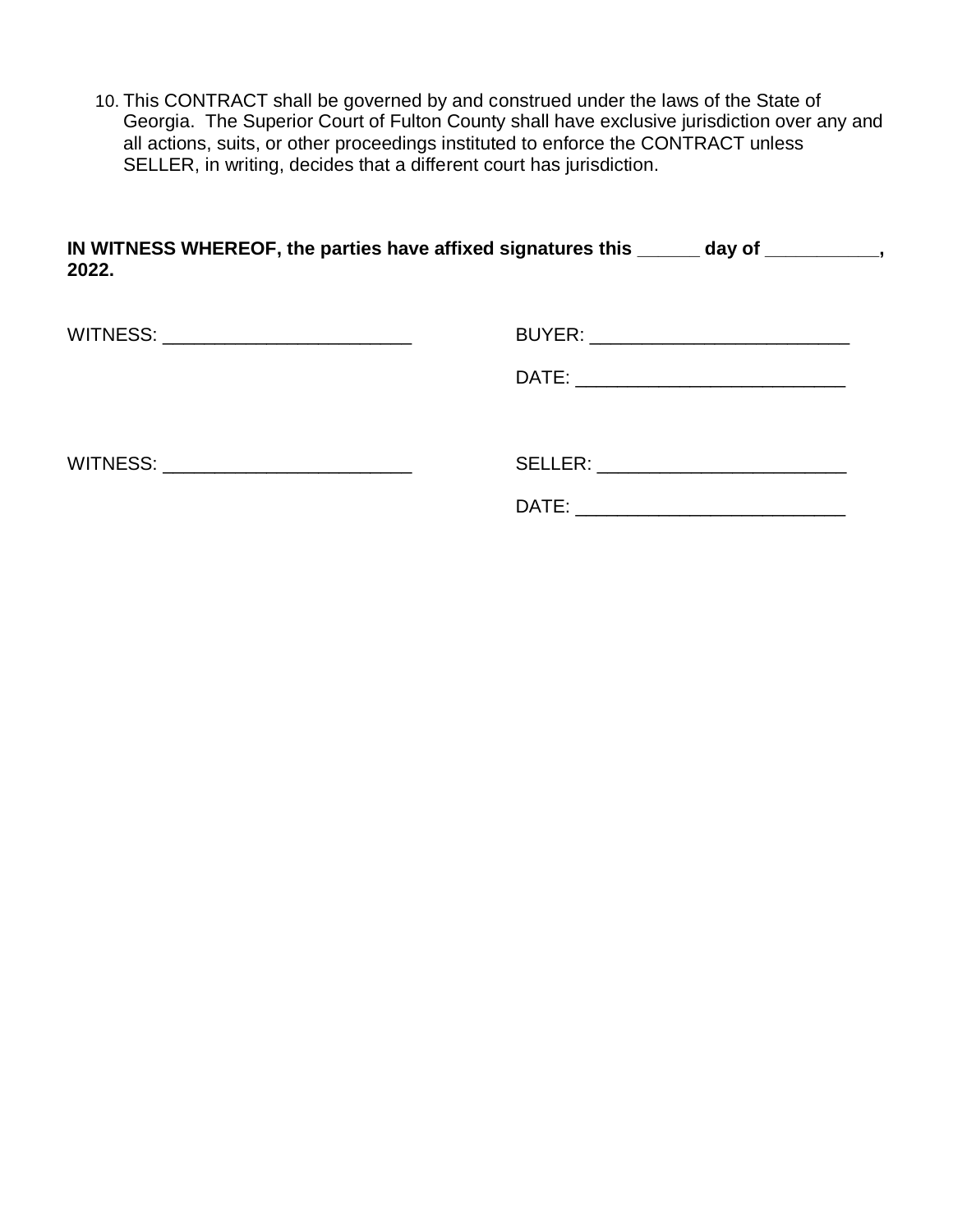#### **Exhibit A**

#### **Georgia Department of Natural Resources Forest Management Unit Timber Harvest Plan**

#### **Timber Sale Name: Altama Plantation Sale Proposal Number:**

| <b>Harvest Acreage:</b> | Clear-cut 30+/- acres |  |  |  |
|-------------------------|-----------------------|--|--|--|
|                         | Thinning 297+/- acres |  |  |  |

| <b>Harvest System:</b> | Conventional |  |  |
|------------------------|--------------|--|--|
|                        | Chipping     |  |  |

Note: A pre-harvest meeting is required between the GA DNR, timber buyer, and logger prior to any harvest activity. Notification is required 24-hours in advance of loggers moving on or off the sale area.

# **Harvest Description:**

## **General Information**

This is a per unit sale. Sale boundary is designated by double painted stripe(s) on the sale boundary and SMZ boundaries. The property line is marked with yellow paint. There will be no harvest in SMZs.

- To protect gopher tortoises, burrows will be flagged before logging activity begins when possible. Logging contractors should avoid disturbance to the burrows by keeping heavy equipment at least 10' from the rear of the burrow entrances. Active burrows will be marked with pink paint on the nearest tree and flagged with flagging tape and stake flags.
- All non-crop trees (pine) and non-desirable hardwood trees (water oak and sweetgum) greater than 3" DBH that fall within the sale area should be cut or knocked down and merchantable trees should be hauled, including merchantable tops.
- All merchantable trees should be processed in a way that maximizes utilization based on the contract specifications.
- Avoid dropping any tree or debris in firebreaks or roads.
- Roads within the WMA may be day-lighted no more than 30ft from the center line and only if needed for logging access.
- All areas of the stands must be properly thinned even if it requires coming back in dryer conditions to harvest the wetter areas.
- All pine and hardwood should be cut and processed before proceeding to the next stand or area unless wet conditions prevent this.
- Rutting in the stands must be avoided.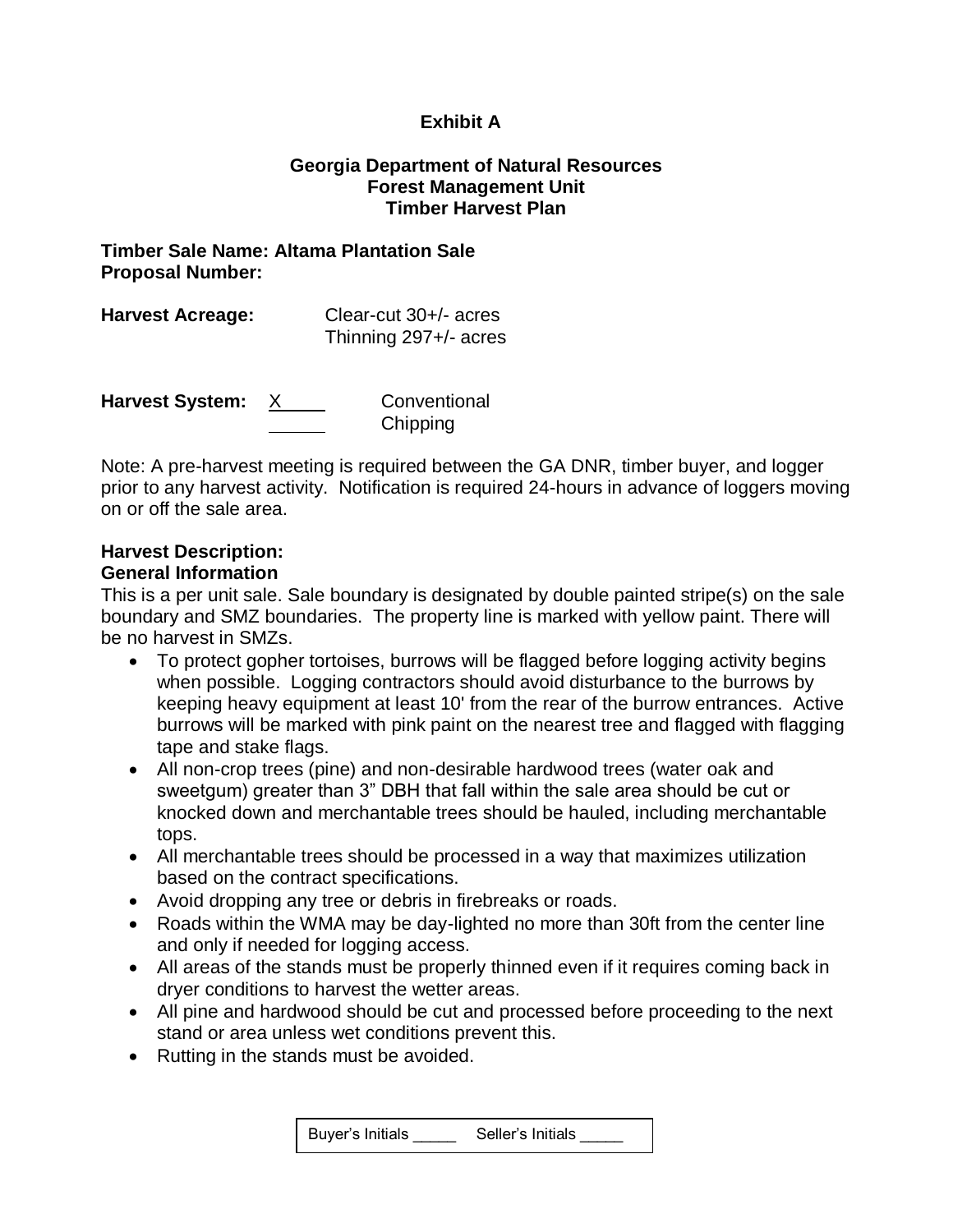- Use extreme caution around leave trees to avoid damage. Paint all damaged/skinned crop trees with black or brown paint before proceeding to the next stand or area.
- When satisfactory harvest has been completed in each stand, the DNR may choose to release that stand from the contract to perform an herbicide application and or prescribed burn within the stand.

#### **Clear-cut 30+/- acres**

All stems 4" (DBH) or greater are to be harvested from these areas. All residual tops and pre-merchantable stems are to be chipped. SMZ's and stand boundaries are marked with orange paint.

#### 4<sup>th</sup> row select thinning 235+/- acres

The stands will be thinned to a residual basal area of approximately 60 ft^2 by removing every fourth row of pines and selecting individual trees from the "leave" rows. Select thinning will be from below, removing trees that are suppressed, poorly formed, or diseased first. A demo area has been painted whereas the take trees are marked with a blue diagonal stripe. All residual tops and pre-merchantable stems are to be chipped. SMZ's and stand boundaries are marked with double blue stripes of paint.

#### Marked thinning 62+/- acres

The trees marked with blue single diagonals are to be removed. All residual tops and premerchantable stems are to be chipped. SMZ's and stand boundaries are marked with double blue stripes of paint.

Blackout Dates Nov 10-12, 2022 Dec 1-3, 2022 Dec 27-29, 2022

The dates are subject to change for 2022, but the number of days should stay the same. As soon as the blackout dates for 2023 are known, they will be added as an addendum to the contract.

#### **Log Decks and Logging Slash**

Log deck locations will be approved by DNR forester (see attached maps). Please also note that decks cannot be moved to locations other than those on the map. If a deck needs to be moved to a location other than those shown, then FMU and the archeologist must approve them before they are to be used.

Only enough slash will be left on decks to minimize erosion. Most of the remaining slash is to be returned to harvest area and distributed. The remainder to be used to stabilize any skid trails. However, within the marked harvest the slash remaining after stabilizing the decks and skid trails is to be chipped or piled at the decks.

| <b>Buyer's Initials</b> | Seller's Initials |
|-------------------------|-------------------|
|-------------------------|-------------------|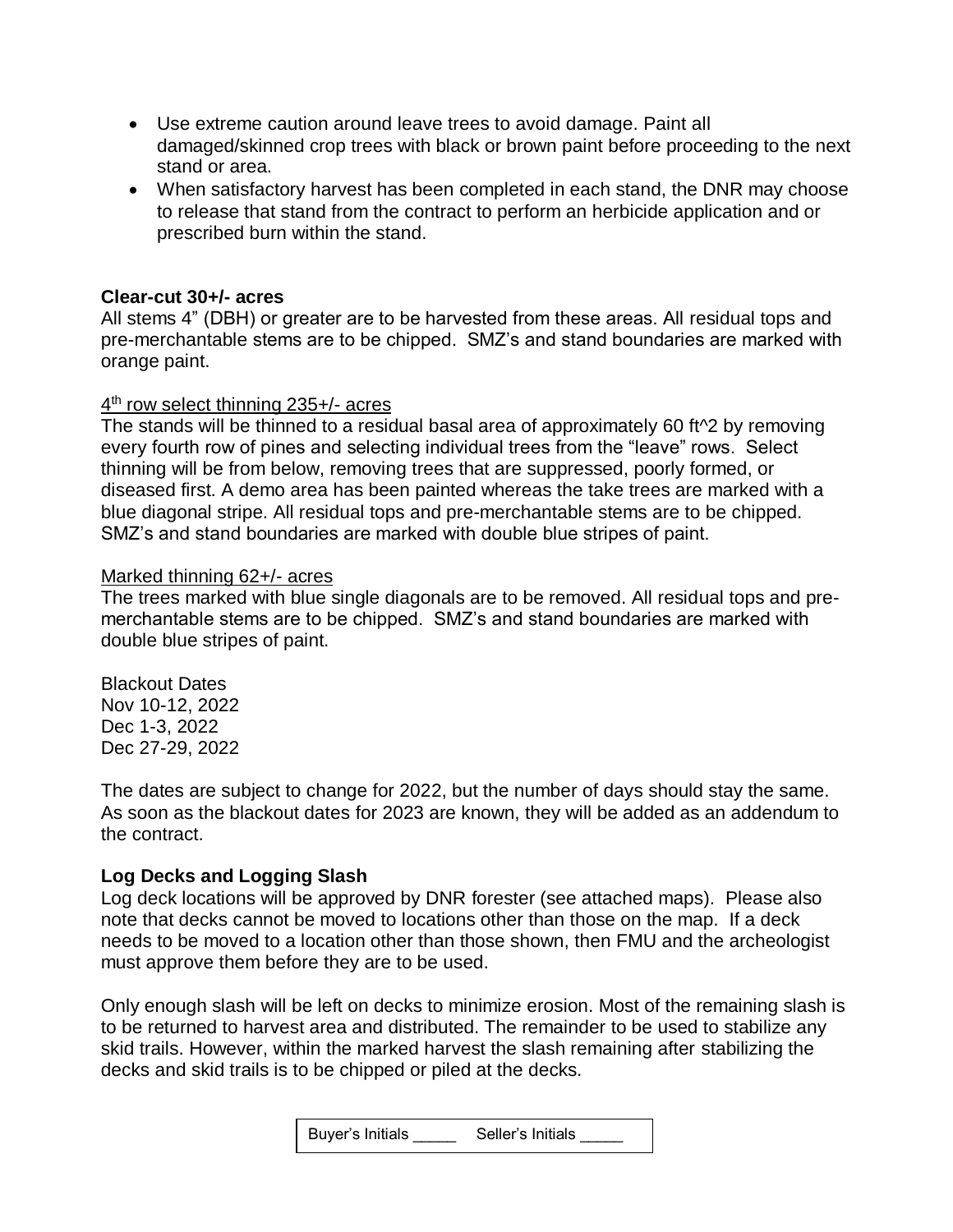#### **Ingress and Egress to the Sale Area**

A signed ingress and egress easement will need to be obtained from the adjoining landowner, and easement agreement will be signed at time of contract execution. A copy of the easement agreement must be provided to the Georgia Department of Natural Resources, Forest Management Unit within three business days from execution. Roadwork, of any type, needed on the easement tract(s) are responsibility of the timber buyer.

#### **Roads**

It is the responsibility of the timber buyer to keep all WMA roads utilized by log trucks or logging equipment in drivable condition.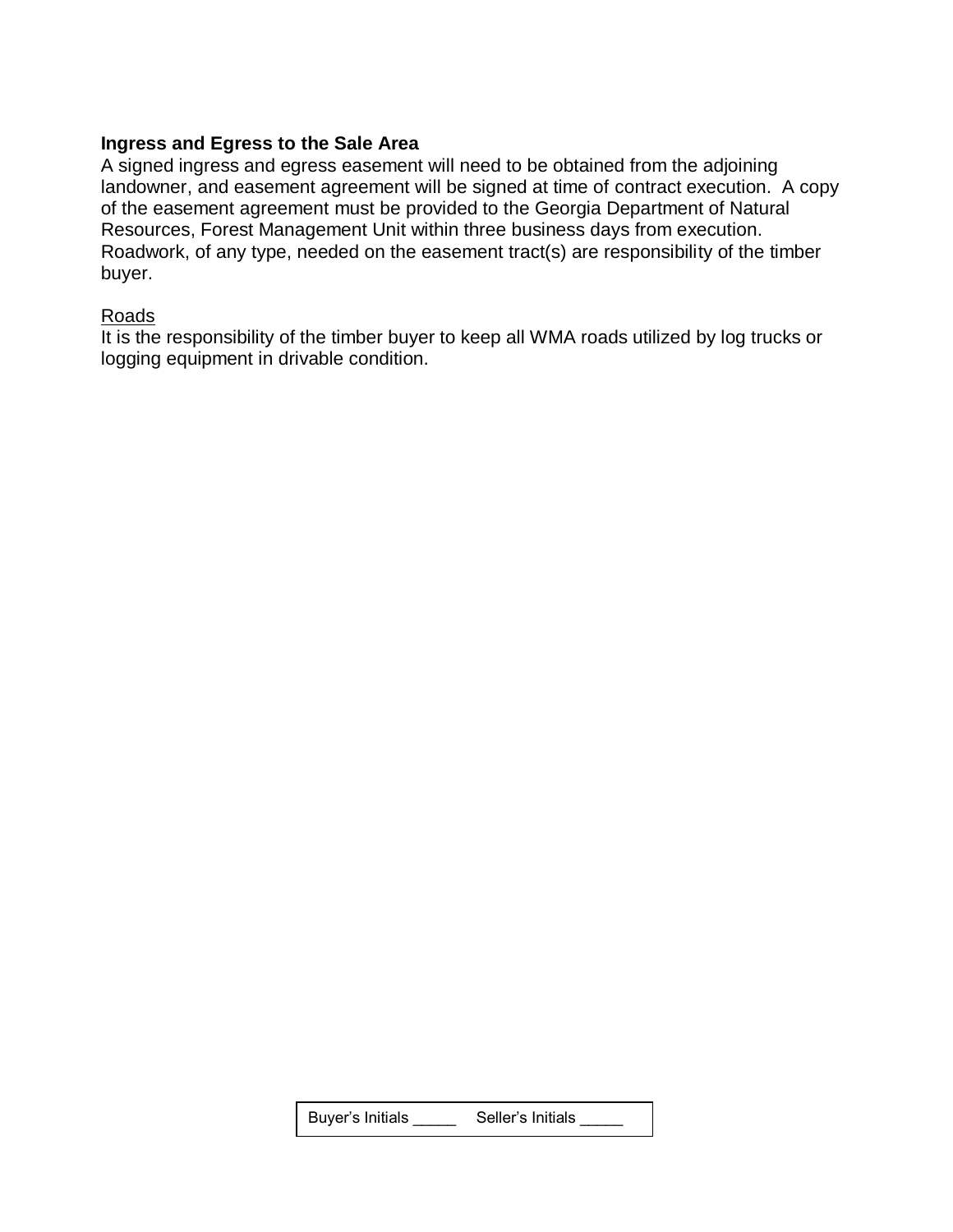Exhibit "B"

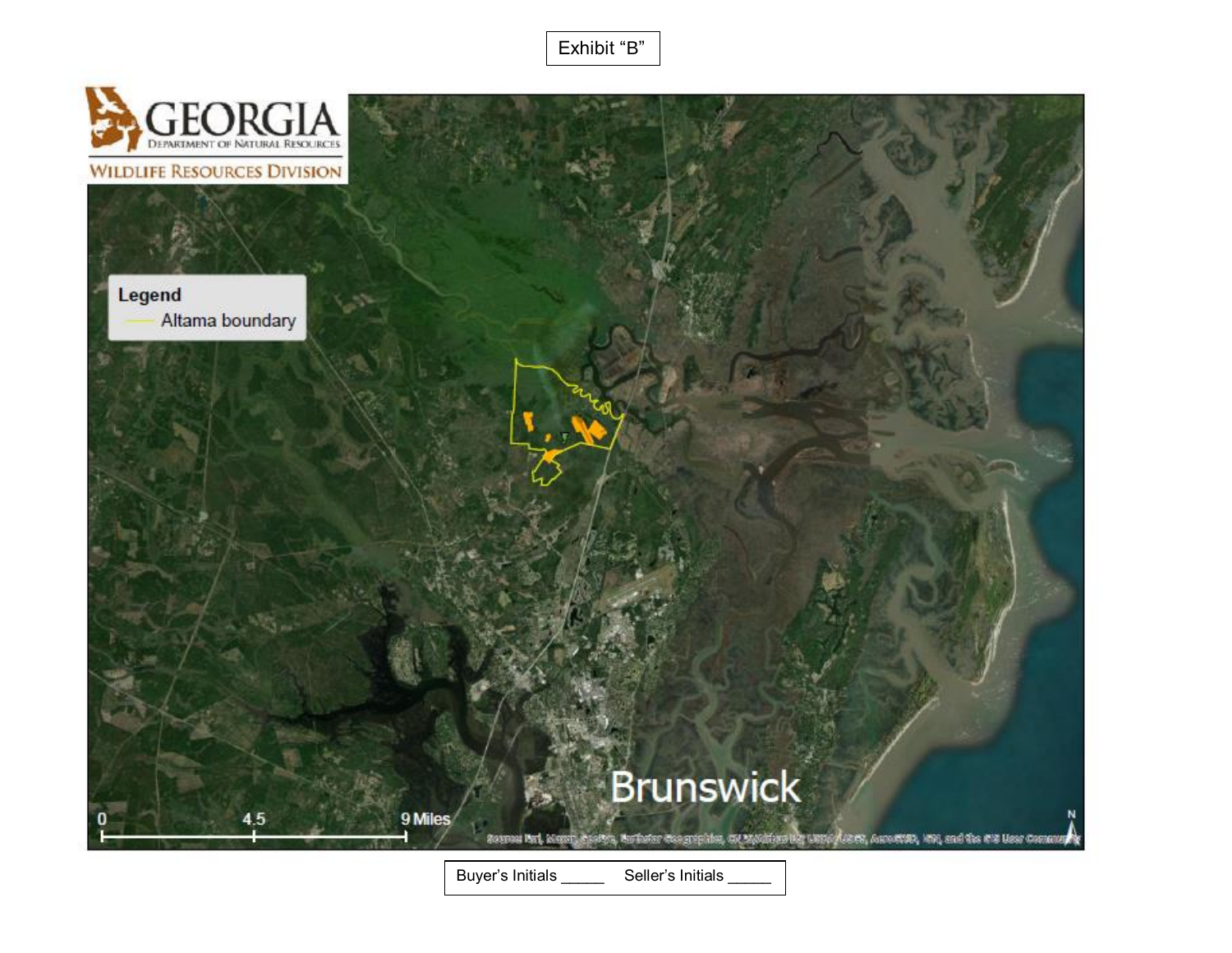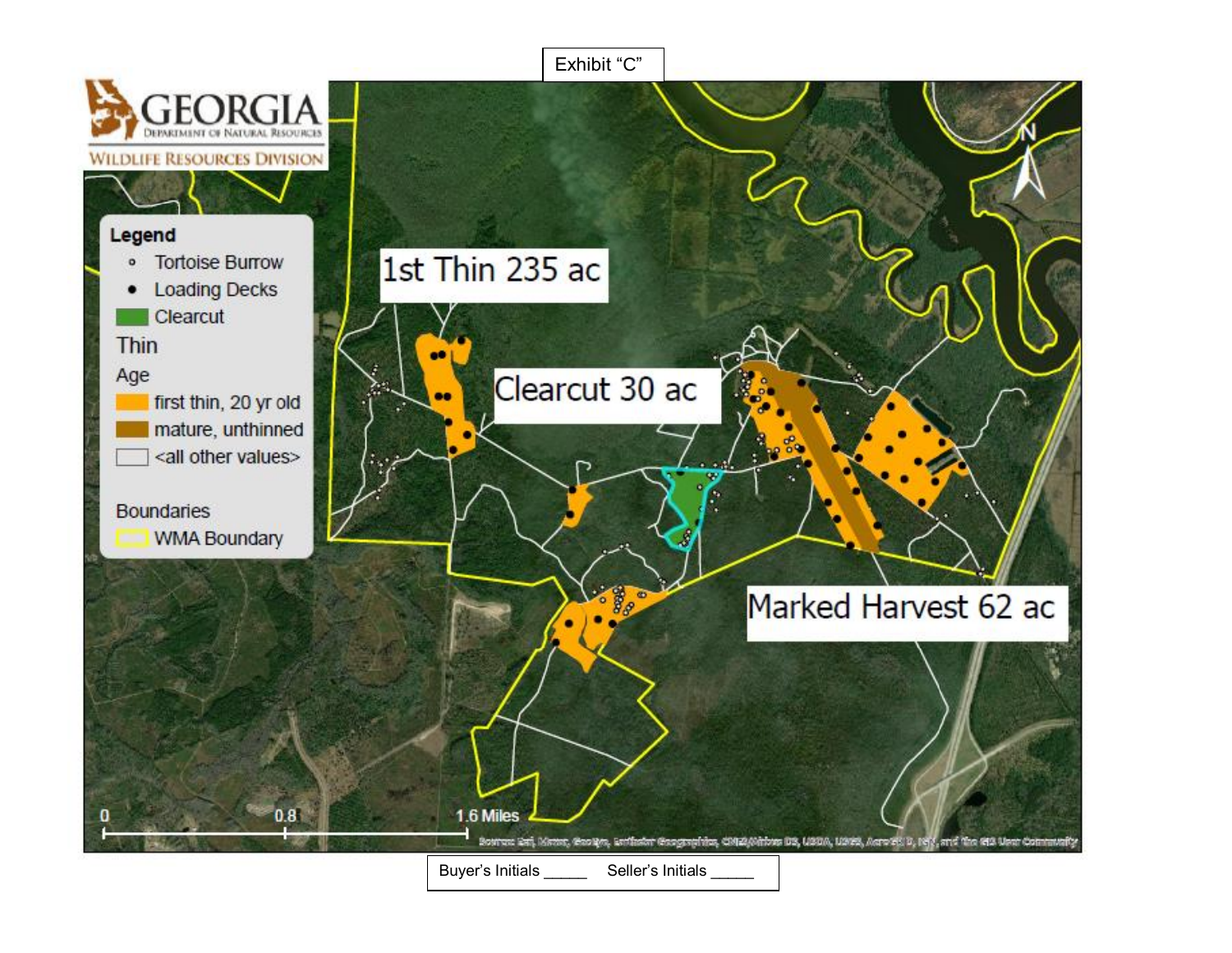Exhibit "D"



Buyer's Initials \_\_\_\_\_\_\_ Seller's Initials